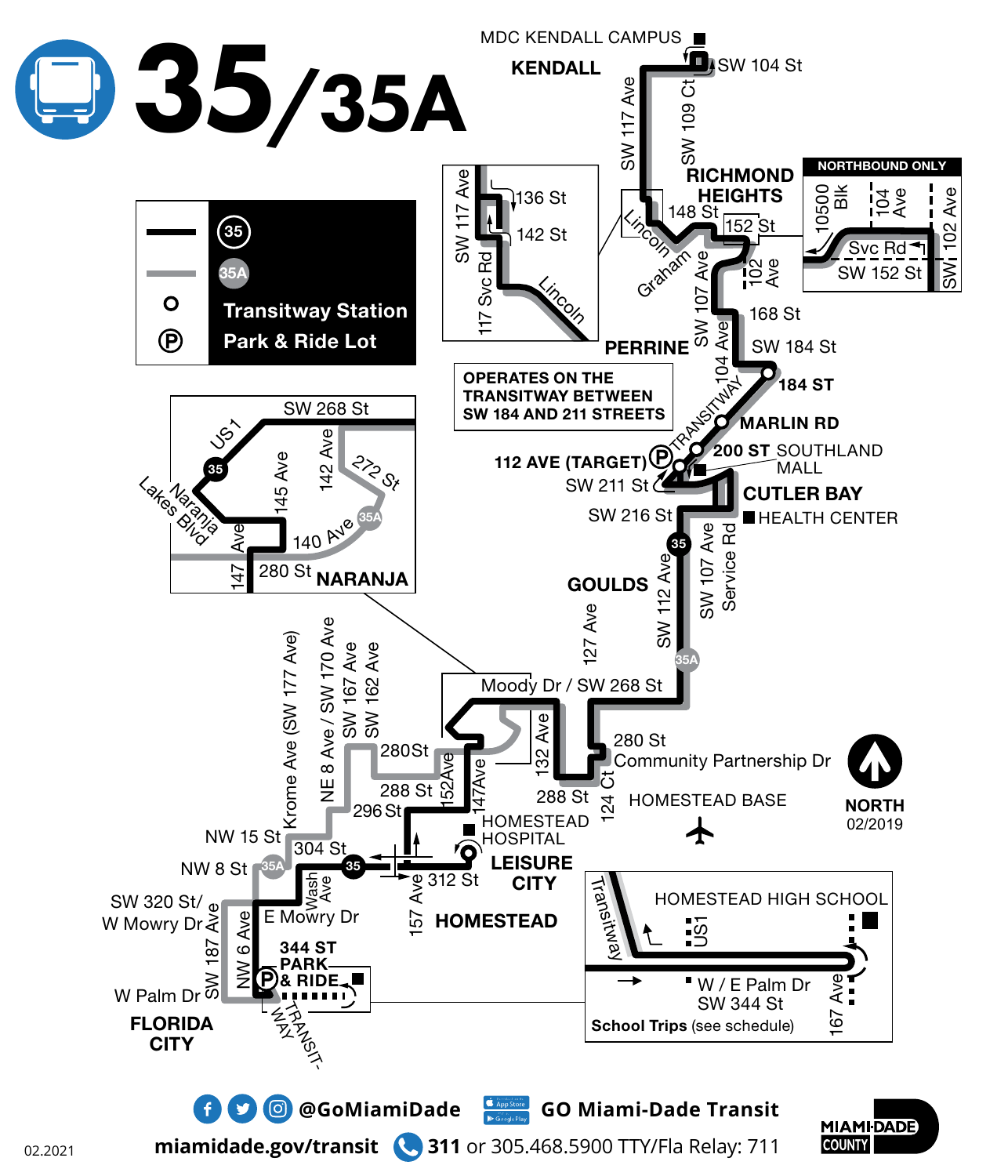|                                                                                                                                                                                                                                              |                                 |      |      |      |                           |       |                                 |       |       |       |       | <b>WEEKDAYS / DIAS LABORABLES / LACÈMEN</b>                                                                                                                                                                                                                                                                 |       |                                     |                                                                                |       |       |             |       |                      |      |      |                  |      |      |                     |      |                  |      |                  |                                    |              |      |      |       |                                                                                                                  |  |  |
|----------------------------------------------------------------------------------------------------------------------------------------------------------------------------------------------------------------------------------------------|---------------------------------|------|------|------|---------------------------|-------|---------------------------------|-------|-------|-------|-------|-------------------------------------------------------------------------------------------------------------------------------------------------------------------------------------------------------------------------------------------------------------------------------------------------------------|-------|-------------------------------------|--------------------------------------------------------------------------------|-------|-------|-------------|-------|----------------------|------|------|------------------|------|------|---------------------|------|------------------|------|------------------|------------------------------------|--------------|------|------|-------|------------------------------------------------------------------------------------------------------------------|--|--|
| <b>SOUTHBOUND</b><br>RUMBO SUR / DIREKSYON SID                                                                                                                                                                                               | <b>MORNING / MAÑANA / MATIN</b> |      |      |      |                           |       |                                 |       |       |       |       | TARDE Y NOCHE  <br>APREMIDI CHAK ASWE<br><b>AFTERNOON &amp; EVENING  </b><br>Miami Dade College Kendall 5:00 5:20 5:40 6:00 6:20 5:40 6:00 6:20 6:40 7:00 7:20 7:40 8:00 7:20 7:40 8:00 8:20 9:00 9:20 9:40 10:00 10:20 10:40 11:00 10:20 10:40 11:00 11:20 11:40 12:00 12:20 12:40 1:00 12:00 12:20 2:40 3 |       |                                     |                                                                                |       |       |             |       |                      |      |      |                  |      |      |                     |      |                  |      |                  |                                    |              |      |      |       |                                                                                                                  |  |  |
|                                                                                                                                                                                                                                              |                                 |      |      |      |                           |       |                                 |       |       |       |       |                                                                                                                                                                                                                                                                                                             |       |                                     |                                                                                |       |       |             |       |                      |      |      |                  |      |      |                     |      |                  |      |                  |                                    |              |      |      |       |                                                                                                                  |  |  |
| SW 152 St & Fairway Hts Bd 5:14 5:34 5:54 6:14 6:34 6:54 7:14 7:35 7:26 8:15 8:35 8:55 9:12 9:32 9:52 10:12 10:32 10:52 11:12 11:32 11:52 11:12 11:32 12:52 12:12 12:32 12:52 12:12 12:32 2:52 3:17 3:37 3:37 4:17 4:37 4:37 4               |                                 |      |      |      |                           |       |                                 |       |       |       |       |                                                                                                                                                                                                                                                                                                             |       |                                     |                                                                                |       |       |             |       |                      |      |      |                  |      |      |                     |      |                  |      |                  |                                    |              |      |      |       | $10:16$ 11:16                                                                                                    |  |  |
| <b>SW 211 St &amp; 107 Av</b> $\mid$ 5:41 $\mid$ 6:04 $\mid$ 6:24 $\mid$ 6:44                                                                                                                                                                |                                 |      |      |      | 7:04   7:24   7:44   8:05 |       | $8:25$ 8:45                     |       |       |       |       | 9:05   9:25   9:42   10:02   10:22   10:42   11:02   11:22   11:42   12:02   12:22   12:42   1:02   1:22   1:42                                                                                                                                                                                             |       |                                     |                                                                                |       |       |             |       | $2:02$ $2:22$ $2:42$ |      |      | $3:02$ 3:22 3:47 | 4:07 |      | $4:27$ 4:47         |      | $5:07$ 5:27 5:47 | 6:07 | 6:27             | 6:47                               | 7:07<br>7:27 | 7:50 | 8:50 | 9:50  | 10:43 11:43                                                                                                      |  |  |
| 520 4:04 4:24 6 6:00 6:40 7:00 7:20 7:40 8:00 8:21 8:41 9:02 9:22 9:42 9:59 10:19 10:59 10:19 10:59 11:19 11:39 12:19 12:39 12:59 12:59 1:19 1:39 12:59 1:39 1:39 12:59 2:39 2:39 2:39 2:39 2:39 3:19 3:39 4:04 4:24 5:04                    |                                 |      |      |      |                           |       |                                 |       |       |       |       |                                                                                                                                                                                                                                                                                                             |       |                                     |                                                                                |       |       |             |       |                      |      |      |                  |      |      |                     |      | $5:24$ 5:44 6:04 |      | $6:24$ 6:44 7:04 |                                    |              |      |      |       | $7:22$ 7:42 8:05 9:05 10:05 10:57 11:57                                                                          |  |  |
| <b>B</b> Naranja Lks Bd & 145 Av 6:13                                                                                                                                                                                                        |                                 | 6:58 |      | 7:38 | 8:18                      |       | 8:59                            |       | 9:42  | 10:19 | 10:59 | 11:39                                                                                                                                                                                                                                                                                                       |       | 12:19                               |                                                                                | 12:59 | 1:39  |             | 2:19  | 2:59                 |      | 3:39 | 4:24             |      | 5:04 |                     | 5:44 | 6:24             |      | 7:04             |                                    | 7:39         |      |      |       | 8:22 9:22 10:20 11:12 12:12                                                                                      |  |  |
| SW 280 St & 143 Ct                                                                                                                                                                                                                           | 6:38                            |      | 7:18 |      | 7:58                      | 8:39  |                                 | 9:22  | 10:02 |       | 10:39 | 11:19                                                                                                                                                                                                                                                                                                       | 11:59 |                                     | 12:39                                                                          | 1:19  |       | 1:59        |       | 2:39                 | 3:19 |      | 3:59             | 4:44 |      | 5:24                |      | 6:04             | 6:44 |                  | 7:21                               | 7:59         |      |      |       |                                                                                                                  |  |  |
| Homestead Hospital 6:28<br>⊕                                                                                                                                                                                                                 |                                 | 7:13 |      | 7:54 | 8:34                      |       | 9:15                            |       | 9:58  | 10:35 | 11:15 | 11:55                                                                                                                                                                                                                                                                                                       |       | 12:35                               |                                                                                | 1:15  | 1:55  |             | 2:35  | 3:15                 |      | 3:55 | 4:40             |      | 5:20 |                     | 6:00 | 6:40             |      | 7:18             |                                    | 7:53         |      |      |       | 8:36 9:36 10:33 11:25 12:25                                                                                      |  |  |
| <b>B</b> Washington Av & NE 8 St 6:38                                                                                                                                                                                                        |                                 | 7:23 |      | 8:05 | 8:45                      |       | 9:29                            |       | 10:12 | 10:49 | 11:29 | 12:09                                                                                                                                                                                                                                                                                                       |       | 12:49                               |                                                                                | 1:29  | 2:09  |             | 2:49  | 3:26                 |      | 4:06 | 4:51             |      | 5:31 |                     | 6:11 | 6:51             |      | 7:28             |                                    | 8:03         |      |      |       | 8:46 9:46 10:41 11:33 12:33                                                                                      |  |  |
| NW 8 St & Krome Av                                                                                                                                                                                                                           | 6:59                            |      | 7:39 |      | 8:19                      | 9:01  |                                 | 9:44  | 10:24 |       | 11:01 | 11:41                                                                                                                                                                                                                                                                                                       | 12:21 |                                     | 1:01                                                                           | 1:41  |       | 2:21        |       | 3:01                 | 3:41 |      | 4:21             | 5:06 |      | 5:46                |      | 6:26             | 7:06 |                  | 7:40                               | 8:18         |      |      |       |                                                                                                                  |  |  |
| W Palm Dr & SW 4 Av 6:48 7:14 7:35 7:54 8:17 8:34 8:57 9:20 9:41 10:03 10:24 10:43 11:01 11:20 11:41 12:00 12:21 12:40 1:01 1:20 1:41 2:00 12:21 2:40 1:01 2:00 2:21 2:40 3:01                                                               |                                 |      |      |      |                           |       |                                 |       |       |       |       |                                                                                                                                                                                                                                                                                                             |       |                                     |                                                                                |       |       |             |       |                      |      |      |                  |      |      |                     |      |                  |      |                  |                                    |              |      |      |       | 3:20 3:37 4:00 4:17 4:40 5:02 5:25 5:42 6:05 6:22 6:45 7:02 7:20 7:38 7:54 8:13 8:32 8:56 9:56 10:50 11:42 12:42 |  |  |
| <b>Homestead High School</b>   6:53   7:19   7:42                                                                                                                                                                                            |                                 |      |      |      |                           |       |                                 |       |       |       |       |                                                                                                                                                                                                                                                                                                             |       |                                     |                                                                                |       |       | $2:47$ 3:08 |       | $3:27$ 3:44          |      |      |                  |      |      |                     |      |                  |      |                  |                                    |              |      |      |       |                                                                                                                  |  |  |
| SW 344 St Park & Ride 6:55 7:21 7:44 7:56 8:15 8:34 8:58 9:22 7:44 7:56 8:19 8:36 8:59 9:22 9:43 10:05 10:45 10:05 10:45 11:03 11:22 11:43 12:02 12:23 12:42 1:03 12:24 1:03 1:22 12:42 1:03 1:22 12:42 1:03 1:22 12:42 3:31 3<br>$\bigcirc$ |                                 |      |      |      |                           |       |                                 |       |       |       |       |                                                                                                                                                                                                                                                                                                             |       |                                     |                                                                                |       |       |             |       |                      |      |      |                  |      |      |                     |      |                  |      |                  |                                    |              |      |      |       |                                                                                                                  |  |  |
| <b>NORTHBOUND</b><br>RUMBO NORTE / DIREKSYON NÒ                                                                                                                                                                                              |                                 |      |      |      |                           |       | <b>MORNING / MAÑANA / MATIN</b> |       |       |       |       |                                                                                                                                                                                                                                                                                                             |       |                                     |                                                                                |       |       |             |       |                      |      |      |                  |      |      | AFTERNOON & EVENING |      |                  |      |                  | TARDE Y NOCHE   APREMIDI CHAK ASWE |              |      |      |       |                                                                                                                  |  |  |
| SW 344 St Park & Ride 4:57 5:20 5:32 5:40 6:06 6:26 6:46 7:06 7:28 7:54 8:08 8:34 8:49 9:16 9:30 9:56 10:10 10:36 10:50 11:16 11:30 11:56 12:10 12:36 12:50 1:59 1:59 1:59 2:30 2:53 3:15 3:34 3:55 4:14 4:35 4:59 5:32 6:05 7<br>(□         |                                 |      |      |      |                           |       |                                 |       |       |       |       |                                                                                                                                                                                                                                                                                                             |       |                                     |                                                                                |       |       |             |       |                      |      |      |                  |      |      |                     |      |                  |      |                  |                                    |              |      |      |       |                                                                                                                  |  |  |
| W Palm Dr & NW 4 Av 4:59 5:22 5:34 5:48 6:08 6:28 6:48 7:30 7:56 8:10 8:36 8:51 9:18 9:32 9:58 10:12 10:38 10:52 11:18 11:32 11:58 12:52 1:52 1:52 1:52 1:52 2:38 2:55 3:17 3:36 3:57 4:16 4:37 5:01 5:34 6:07 7:09 8:09 9:10                |                                 |      |      |      |                           |       |                                 |       |       |       |       |                                                                                                                                                                                                                                                                                                             |       |                                     |                                                                                |       |       |             |       |                      |      |      |                  |      |      |                     |      |                  |      |                  |                                    |              |      |      |       |                                                                                                                  |  |  |
| Washington Av & NE 8 St 5:08                                                                                                                                                                                                                 |                                 | 5:43 |      | 6:18 |                           | 6:58  |                                 | 7:43  | 8:23  |       | 9:04  | 9:44                                                                                                                                                                                                                                                                                                        |       | 10:24                               | 11:04                                                                          |       | 11:44 |             | 12.24 |                      | 1:04 | 1:43 |                  | 2:24 |      | 3:07                |      | 3:47             |      | 4:27             | 5:12                               |              |      |      |       | $6:18$ 7:19 8:19 9:20 10:25                                                                                      |  |  |
| Homestead Hospital 5:19<br>⊕                                                                                                                                                                                                                 |                                 | 5:54 |      | 6:31 |                           | 7:11  |                                 | 7:57  | 8:37  |       | 9:17  | 9:57                                                                                                                                                                                                                                                                                                        |       | 10:37                               | 11:17                                                                          |       | 11:57 |             | 12:37 | 1:17                 |      | 1:56 |                  | 2:37 |      | 3:18                |      | 3:58             |      | 4:38             | 5:23                               |              |      |      |       | $6:29$ 7:31 8:31 9:32 10:36                                                                                      |  |  |
| NW 8 St & Krome Av                                                                                                                                                                                                                           |                                 | 5:32 | 6:02 |      | 6:42                      |       | 7:22                            | 8:10  |       | 8:50  | 9:31  |                                                                                                                                                                                                                                                                                                             | 10:11 | 10:51                               |                                                                                | 11:31 |       | 12:11       |       | $12:51$              | 1:30 |      | 2:10             |      | 2:51 |                     | 3:31 |                  | 4:11 | 4:51             |                                    | 5:48         |      |      |       |                                                                                                                  |  |  |
| <b>B</b> Naranja Lks Bd & 145 Av 5:31                                                                                                                                                                                                        |                                 | 6:08 |      | 6:45 |                           | 7:25  |                                 | 8:13  | 8:53  |       | 9:33  | 10:13                                                                                                                                                                                                                                                                                                       |       | 10:53                               | 11:33                                                                          |       | 12:13 |             | 12:53 | 1:33                 |      | 2:12 |                  | 2:53 |      | 3:34                |      | 4:14             |      | 4:54             | 5:39                               |              |      |      |       | $6:45$ 7:45 8:45 9:46 10:48                                                                                      |  |  |
| SW 280 St & 143 Ct                                                                                                                                                                                                                           |                                 | 5:48 | 6:25 |      | 7:05                      |       | 7:45                            | 8:33  |       | 9:13  | 9:53  |                                                                                                                                                                                                                                                                                                             | 10:33 | 11:13                               |                                                                                | 11:53 |       | 12:33       |       | 1:13                 | 1:52 |      | 2:32             |      | 3:14 |                     | 3:54 | 4:34             |      | 5:14             |                                    | 6:11         |      |      |       |                                                                                                                  |  |  |
| SW 124 Ct & Comm Part Dr 5:45 6:05 6:25 6:42 7:02 7:22 7:42 8:02 8:30 8:50 9:10 9:30 9:50 10:10 10:30 10:50 11:10 11:30 11:50 12:10 1:30 12:50 1:10 1:30 12:50 1:10 1:30 12:50 1:10 1:30 1:50 1:10 1:30 3:50 2:09 2:29 2:49 3:               |                                 |      |      |      |                           |       |                                 |       |       |       |       |                                                                                                                                                                                                                                                                                                             |       |                                     |                                                                                |       |       |             |       |                      |      |      |                  |      |      |                     |      |                  |      |                  |                                    |              |      |      |       |                                                                                                                  |  |  |
| SW 211 St & Southland Mall 6:09 6:29 6:49 7:06 7:26 7:46 8:06 8:26 8:54 9:14 9:34 9:54 10:14 10:34 10:54 11:14 11:34 12:34 12:34 12:54 1:14 1:34 1:54 2:33 2:53 3:13 3:33 3:53 4:13 4:33 4:53 5:13 5:33 5:53 5:33 5:53 6:18 6:               |                                 |      |      |      |                           |       |                                 |       |       |       |       |                                                                                                                                                                                                                                                                                                             |       |                                     |                                                                                |       |       |             |       |                      |      |      |                  |      |      |                     |      |                  |      |                  |                                    |              |      |      |       |                                                                                                                  |  |  |
| SW 152 St & 102 Av 6:29 6:49 7:09 7:26 7:46 8:06 8:26 8:46 9:14 9:34 9:54 10:14 10:34 10:54 11:14 11:34 11:54 12:34 12:34 12:34 12:54 1:34 1:54 2:53 3:13 3:33 3:53 4:13 4:33 4:53 5:13 5:33 5:53 6:13 6:38 7:10 7:40 8:40 9:4               |                                 |      |      |      |                           |       |                                 |       |       |       |       |                                                                                                                                                                                                                                                                                                             |       |                                     |                                                                                |       |       |             |       |                      |      |      |                  |      |      |                     |      |                  |      |                  |                                    |              |      |      |       |                                                                                                                  |  |  |
| Miami Dade College Kendall 6:45 7:05 7:25 7:25 7:45 8:05 8:25 8:45 9:05 9:25 9:45 10:05 10:25 9:45 11:05 11:25 12:45 12:05 12:25 12:45 1:05 1:25 2:45 3:05 2:25 2:45 3:05 3:25 3:45 4:05 4:25 4:45 5:05 5:25 5:45 6:05 6:25 6:               |                                 |      |      |      |                           |       |                                 |       |       |       |       |                                                                                                                                                                                                                                                                                                             |       |                                     |                                                                                |       |       |             |       |                      |      |      |                  |      |      |                     |      |                  |      |                  |                                    |              |      |      |       |                                                                                                                  |  |  |
|                                                                                                                                                                                                                                              |                                 |      |      |      |                           |       |                                 |       |       |       |       |                                                                                                                                                                                                                                                                                                             |       | <b>SATURDAYS / SÁBADOS / SAMNDI</b> |                                                                                |       |       |             |       |                      |      |      |                  |      |      |                     |      |                  |      |                  |                                    |              |      |      |       |                                                                                                                  |  |  |
| <b>SOUTHBOUND</b><br>RUMBO SUR / DIREKSYON SID                                                                                                                                                                                               | <b>MORNING / MAÑANA / MATIN</b> |      |      |      |                           |       |                                 |       |       |       |       |                                                                                                                                                                                                                                                                                                             |       |                                     | <b>AFTERNOON &amp; EVENING</b><br>TARDE Y NOCHE  <br><b>APREMIDI CHAK ASWE</b> |       |       |             |       |                      |      |      |                  |      |      |                     |      |                  |      |                  |                                    |              |      |      |       |                                                                                                                  |  |  |
| Miami Dade College Kendall                                                                                                                                                                                                                   | 6:25                            | 6:55 | 7:25 |      | 7:55                      | 8:25  |                                 | 8:55  | 9:25  | 9:55  | 10:25 | 10:55                                                                                                                                                                                                                                                                                                       | 11:25 |                                     | 11:55                                                                          | 12:25 | 12:55 |             | 1:25  | 1:55                 | 2:25 |      | 2:55             | 3:25 | 3:55 |                     | 4:25 | 4:55             |      | 5:25             | 5:55                               | 6:25         |      | 7:25 | 8:25  | 9:25                                                                                                             |  |  |
| SW 152 St & Fairway Hts Bd                                                                                                                                                                                                                   | 6:35                            | 7:05 | 7:35 |      | 8:05                      | 8:35  |                                 | 9:07  | 9:37  | 10:07 | 10:37 | 11:07                                                                                                                                                                                                                                                                                                       | 11:37 |                                     | 12:07                                                                          | 12:37 | 1:07  |             | 1:37  | 2:07                 | 2:37 |      | 3:07             | 3:37 | 4:07 |                     | 4:37 | 5:07             |      | 5:37             | 6:07                               | 6:36         | 7:36 |      | 8:36  | 9:36                                                                                                             |  |  |
| SW 211 St & 107 Av                                                                                                                                                                                                                           | 7:00                            | 7:30 | 8:00 |      | 8:30                      | 9:00  |                                 | 9:32  | 10:02 | 10:32 | 11:02 | 11:32                                                                                                                                                                                                                                                                                                       | 12:02 | 12:32                               |                                                                                | 1:02  | 1:32  |             | 2:02  | 2:32                 | 3:02 |      | 3:32             | 4:02 | 4:32 |                     | 5:02 | 5:32             |      | 6:02             | 6:32                               | 7:01         | 8:01 |      | 9:01  | 10:01                                                                                                            |  |  |
| SW 124 Ct & Comm Part Dr                                                                                                                                                                                                                     | 7:14                            | 7:44 | 8:14 |      | 8:44                      | 9:17  |                                 | 9:49  | 10:19 | 10:49 | 11:19 | 11:49                                                                                                                                                                                                                                                                                                       | 12:19 | 12:49                               |                                                                                | 1:19  | 1:49  |             | 2:19  | 2:49                 | 3:19 |      | 3:49             | 4:19 | 4:49 |                     | 5:19 | 5:49             |      | 6:19             | 6:49                               | 7:18         | 8:18 |      | 9:18  | 10:18                                                                                                            |  |  |
| So Naranja Lks Bd & 145 Av                                                                                                                                                                                                                   | 7:29                            |      | 8:29 |      |                           | 9:34  |                                 |       | 10:36 |       | 11:36 |                                                                                                                                                                                                                                                                                                             | 12:36 |                                     |                                                                                | 1:36  |       |             | 2:36  |                      | 3:36 |      |                  | 4:36 |      |                     | 5:36 |                  |      | 6:36             |                                    | 7:35         | 8:35 |      | 9:32  | 10:32                                                                                                            |  |  |
| SW 280 St & 143 Ct                                                                                                                                                                                                                           |                                 | 7:59 |      |      | 8:59                      |       |                                 | 10:04 |       | 11:04 |       | 12:04                                                                                                                                                                                                                                                                                                       |       |                                     | 1:04                                                                           |       | 2:04  |             |       | 3:04                 |      |      | 4:04             |      | 5:04 |                     |      | 6:04             |      |                  | 7:04                               |              |      |      |       |                                                                                                                  |  |  |
| ❺<br><b>Homestead Hospital</b>                                                                                                                                                                                                               | 7:42                            |      | 8:42 |      |                           | 9:49  |                                 |       | 10:51 |       | 11:51 |                                                                                                                                                                                                                                                                                                             | 12:51 |                                     |                                                                                | 1:51  |       |             | 2:51  |                      | 3:51 |      |                  | 4:51 |      |                     | 5:51 |                  |      | 6:50             |                                    | 7:49         | 8:49 |      | 9:44  | 10:44                                                                                                            |  |  |
| Washington Av & NE 8 St                                                                                                                                                                                                                      | 7:52                            |      | 8:52 |      |                           | 10:00 |                                 |       | 11:02 |       | 12:02 |                                                                                                                                                                                                                                                                                                             | 1:02  |                                     |                                                                                | 2:02  |       |             | 3:02  |                      | 4:02 |      |                  | 5:02 |      |                     | 6:02 |                  |      | 7:00             |                                    | 7:59         | 8:59 |      | 9:52  | 10:52                                                                                                            |  |  |
| NW 8 St & Krome Av                                                                                                                                                                                                                           |                                 | 8:14 |      |      | 9:15                      |       |                                 | 10:20 |       | 11:20 |       | 12:20                                                                                                                                                                                                                                                                                                       |       |                                     | 1:20                                                                           |       | 2:20  |             |       | 3:20                 |      |      | 4:20             |      | 5:20 |                     |      | 6:19             |      |                  | 7:19                               |              |      |      |       |                                                                                                                  |  |  |
| W Palm Dr & SW 4 Av                                                                                                                                                                                                                          | 8:02                            | 8:24 | 9:04 |      | 9:27                      | 10:12 |                                 | 10:32 | 11:14 | 11:32 | 12:14 | 12:32                                                                                                                                                                                                                                                                                                       | 1:14  |                                     | 1:32                                                                           | 2:14  | 2:32  |             | 3:14  | 3:32                 | 4:14 |      | 4:32             | 5:14 | 5:32 |                     | 6:13 | 6:30             |      | 7:11             | 7:30                               | 8:10         | 9:10 |      | 10:01 | 11:01                                                                                                            |  |  |
| ◉<br>SW 344 St Park & Ride                                                                                                                                                                                                                   | 8:04                            | 8:26 | 9:06 |      | 9:29                      | 10:14 |                                 | 10:34 | 11:16 | 11:34 | 12:16 | 12:34                                                                                                                                                                                                                                                                                                       | 1:16  |                                     | 1:34                                                                           | 2:16  | 2:34  |             | 3:16  | 3:34                 | 4:16 |      | 4:34             | 5:16 | 5:34 |                     | 6:15 | 6:32             |      | 7:13             | 7:32                               | 8:12         | 9:12 |      | 10:03 | 11:03                                                                                                            |  |  |

Scheduled times are approximate. Actual arrival and departure times may vary depending on traffic and road conditions. Las horas publicadas son aproximadas, pues dependen del trafico y otras condiciones de las vias. Ore yo





**EXAMPLE OF A GOOD COMIAMIDAde** GO Miami-Dade Transit